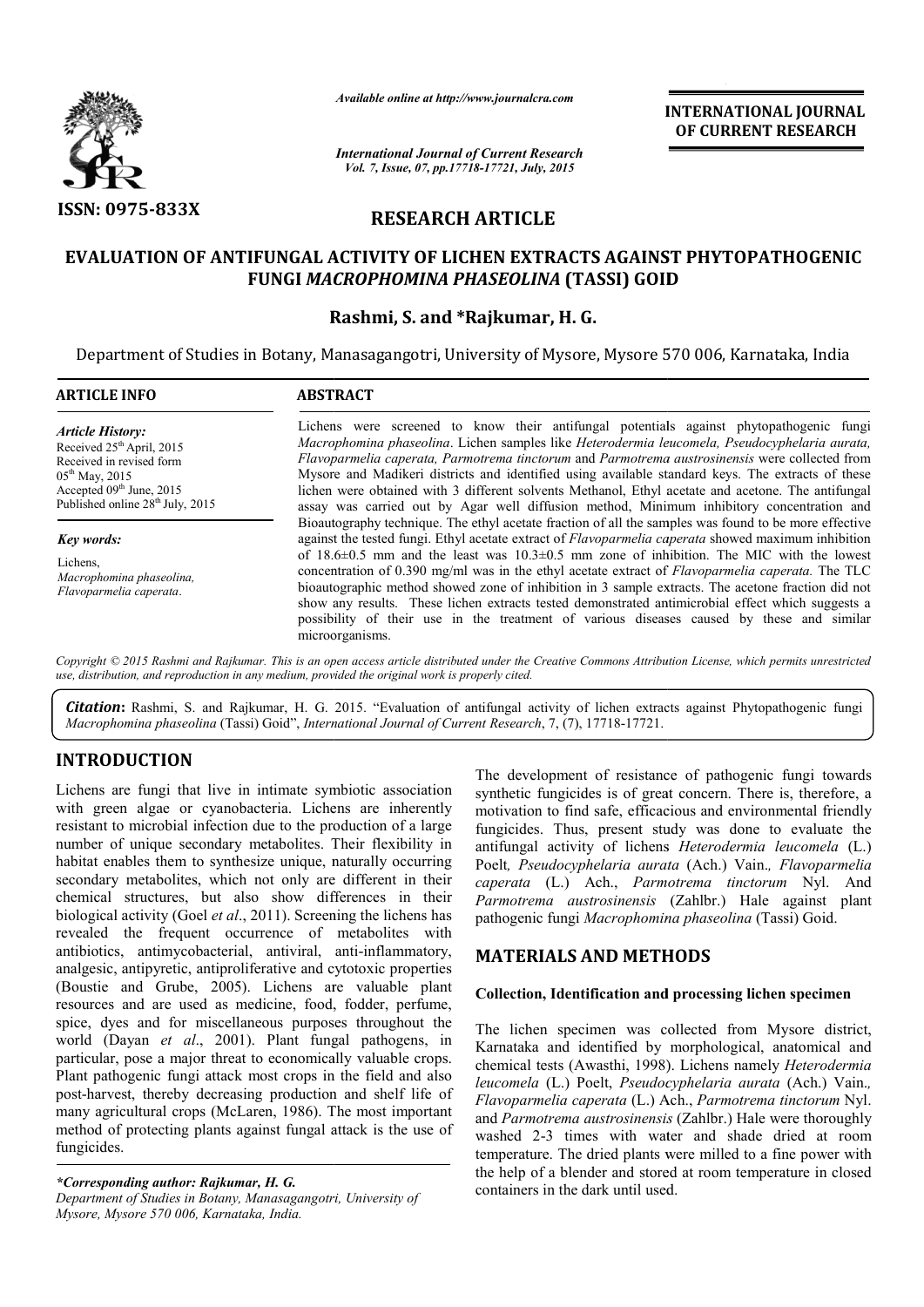1g of finely ground lichen material was soaked in 10 ml of Ethyl acetate, Methanol and Acetone solvents in conical flasks and kept on a rotary shaker at 180-200rpm for 24 hrs. Later it was filtered through Whatman No.1 filter paper and were concentrated by air-drying for  $4 - 5$  days preserved at  $5^{\circ}$ C in airtight bottles until further use.

#### **Antifungal Activity Assay**

The phytopathogenic fungi selected for this study were *Macrophomina phaseolina,* which is a causal organism of Charcoal rot disease in Maize. The fungus was isolated from the diseased stem part and maintained on potato dextrose agar (Himedia) at 26-28℃. The standard culture inoculum was prepared on Potato Dextrose Broth by adjusting the spore range of  $1 \times 10^6$  -  $5 \times 10^6$  spores /ml (Aberkene *et al.*, 2002). Antifungal activity assays were carried out by Agar well diffusion, Microdilution assay and Direct bioautographic method.

#### **Agar well diffusion**

100 µl of fungal suspension was spread on the solidified Potato dextrose agar medium and wells were punched using 5mm cork borer, a concentration of 30 mg/ml extracts of 100 µl was loaded into the wells and the solvents of the same were used as a negative control. The plates were kept for incubation for 4-7 days; the diameter of the zone of inhibition of the tested microorganism by the given extract was measured in millimeters. All experiments were performed in triplicate. To every sample tested, a set of control was run parallel.

#### **Microdilution assay**

Determination of Minimum inhibitory concentration [MIC] was carried out by microdilution method. The MIC is to determine the lowest concentration of an antifungal agent that appears to inhibit growth of the fungus (Andrews, 2011). Residues of different extracts were dissolved in respected solvents to a concentration of 50mg/ml. The plant extracts (100μl) were serially diluted 50% with solvents in 96 well flat bottomed microtitre plates. Fungal cultures were transferred into fresh Potato dextrose broth, and 100μl of this was added to each well, 40μl of 2, 3, 5- triphenyltetrazolium chloride [TTC] dissolved in water was added to each of the micro plate wells, as growth indicator. Appropriate solvent blanks as control were included. The micro plates were covered with a cling film and incubated for 2-3 days at 26℃ and at 100% relative humidity (Eloff, 1998). The MIC was recorded by visual analysis in microtitre plate wells, where the lowest concentration of the lichen extract that inhibited fungal growth after 48 to 72 hours of incubation will not change its colour to formazen dye.

#### **Direct Bioautography method**

Bioautographic method was developed to determine active compounds. Aluminium-backed TLC plates (Aluchrosep Silica Gel  $60/UV_{254}$  for TLC) were loaded with  $20\mu$ l of  $100\mu$ g extracts. The TLC plate was developed in solvent system A (180 ml toluene: 60 ml 1-4, dioxin: 8 ml acetic acid) [Culberson, 1972]. The chromatogram was dried for complete removal of solvents. About 25-50ml of inoculum spray solution

was prepared containing approximately  $3 \times 10^4$  spores/ml of actively growing fungi. The plates were sprayed lightly 3 times with spore suspension and incubated for 24 hr in darkness in a moist chamber at 26℃ and then sprayed with 20mg/ml of TTC in boiling water and further incubated overnight. Fungal growth inhibition appeared as clear zones against a dark background (Guleria, 2006). The  $R_f$  value of the zone of inhibition is recorded.

### **RESULTS**

In vitro evaluation of five lichen extracts were screened for antifungal activity against phytopathogenic fungi *Macrophomina phaseolina* using Agar well diffusion assay, Microdilution assay and Bioautography technique. A total of five lichens *Heterodermia leucomela, Pseudocyphelaria aurata, Flavoparmelia caperata, Parmotrema tinctorum* and *Parmotrema austrosinensis* with three solvents Methanol, Ethyl acetate and Acetone were extracted in which ethyl acetate extracts showed strong inhibitory activity in most of the lichen species tested. The largest zone of inhibition (18.6±0.5 mm and 12.3±0.5 mm) was measured in the ethyl acetate extract and the methanol extract of *Flavoparmelia caperata* respectively (Table 1).

**Table 1. Antifungal activity of lichen extracts by Well diffusion assay**

| S. No.         | Lichen samples                                           | Well diffusion in mm |                |         |
|----------------|----------------------------------------------------------|----------------------|----------------|---------|
|                |                                                          | Methanol             | Ethyl          | Acetone |
|                |                                                          |                      | acetate        |         |
|                | Heterodermia leucomela                                   | $10.3 \pm 0.5$       | $10.6 \pm 0.5$ |         |
| $\mathfrak{D}$ | $(L)$ Poelt.<br>Pseudocyphelaria aurata<br>(Ach.) Vainio | $12.3 \pm 0.5$       | $10.6 \pm 0.5$ |         |
| 3              | Flavoparmelia caperata (L.)<br>Hale                      | $12.3 \pm 0.5$       | $18.6 \pm 0.5$ |         |
| 4              | Parmotrema tinctorum<br>(Nyl.) Hale                      |                      | $10.3 \pm 0.5$ |         |
|                | Parmotrema austrosinensis<br>(Zahlbr.) Hale              | $10.6 \pm 0.5$       |                |         |

\*results in mean± standard deviation

A poor inhibition of 10.3±0.5 to 10.6±0.5 mm was observed in the ethyl acetate extract of *Heterodermia leucomela, Parmotrema tinctorum, P.austrosinensis* and in methanol extract of *Heterodermia leucomela* (Fig. 1). Acetone extract did not show any activity. The micro dilution assay was carried out in 96 well flat bottom microtitre plates to record the minimum inhibitory concentration of extract at which the activity of the pathogen will be inhibited. The MIC of all the tested extracts ranged from 0.390-3.125 mg/ml. The lowest concentration of 0.390 mg/ml was observed in the Ethyl acetate extract of *Flavoparmelia caperata* which was able to inhibit the growth of the fungus *Macrophomina phaseolina* (Fig. 2). The next lower concentration was 1.562 mg/ml observed in the methanol extract of *Flavoparmelia caperata.* The techniquebioautography was basically used to locate the antifungal compound from the crude extract into the chromatogram. A fungal zone of inhibition was observed in  $R_f$ value of 0.5 in methanol and 0.48 in ethyl acetate of *Flavoparmelia caperata,* and at an  $R_f$  value of 0.6 in the methanol extract of *Heterodermia leucomela* (Fig. 3).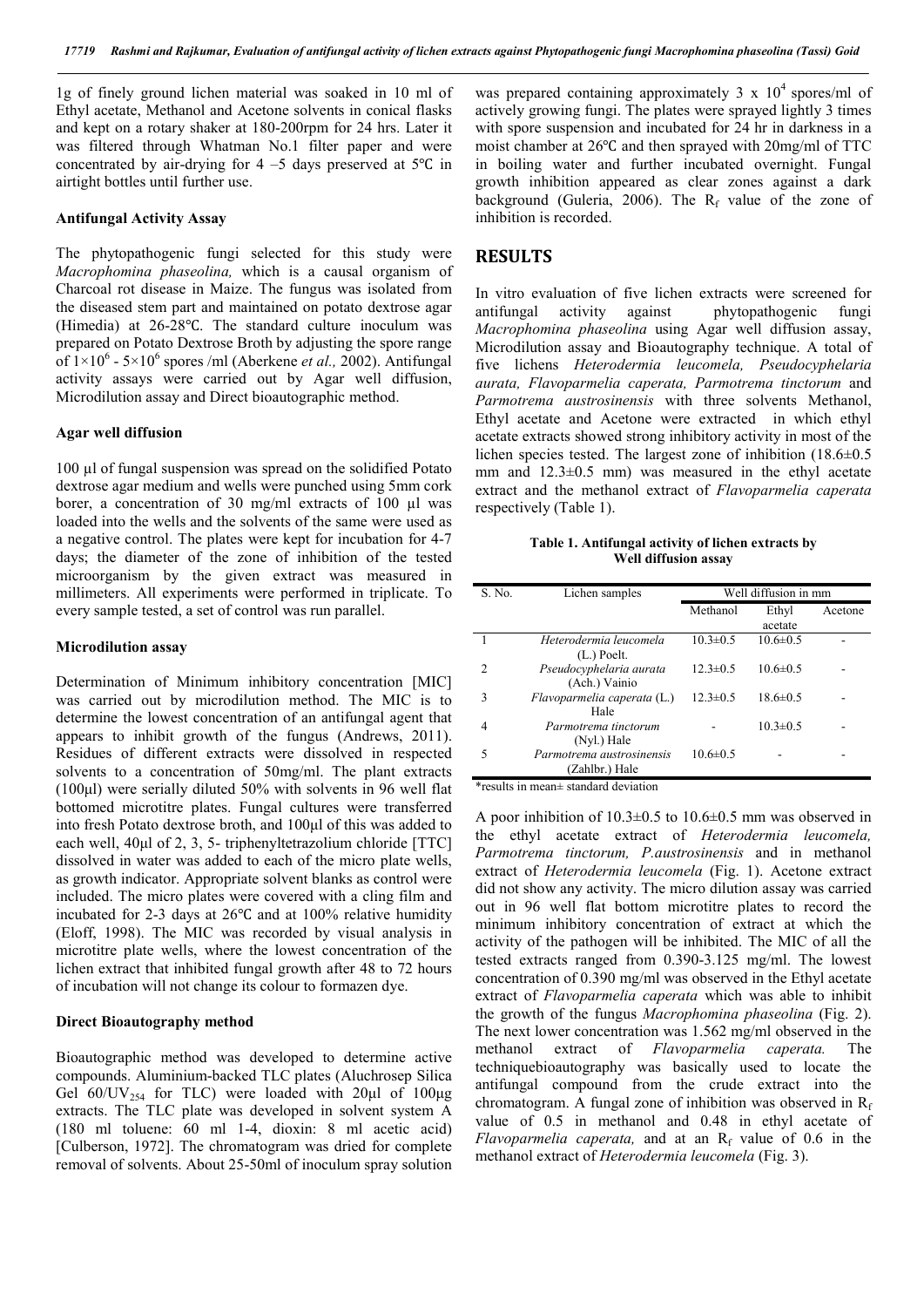

**Fig. 1. A:** *Heterodermia leucomela* **(Ethyl acetate extract), B:** *H. leucomela* **(Methanol extract), C:** *Flavoparmelia caperata* **(methanol extract), D:** *F. caperata* **(Ethyl acetate extract), E:** *Parmotrema austrosinensis* **(Ethyl acetate extract)**



**Fig. 2. Results of Minimum Inhibitory Concentration (MIC in mg/ml.) of lichen extracts**



**Fig. 3. Results of Bioautography showing inhibition zone on TLC. A-***Heterodermia leucomela* **(methanol) Rf -0.6, B-** *Flavoparmelia caperata* (Methanol) R<sub>f</sub>-0.5, C- *F.caperata* (Ethyl acetate)R<sub>f</sub>-0.4

# **DISCUSSION**

Lichens are inherently resistant to microbial infection due to the production of large numbers of unique secondary metabolites. The search for novel bioactive compounds from natural resources to improve pharmaceutical, cosmetic and agriculture applications is an ancient practice and currently it is regaining more rapid importance. The Lichen compounds are not an exception in this field. Currently the interest in the lichen secondary compound is increasing because of ineffectiveness of some known previously reliable drug

(Huneck, 1999). From the present result *Flavoparmelia caperata* showed maximum zone of inhibition with 19mm in the ethyl acetate extract, minimum inhibitory concentration of 0.390 mg/ml and at  $R_f$  value 0.48 inhibition zone was observed. *Flavoparmelia caperata* constitutes phytochemicals like Tannins, Flavonoids, proteins, Carbohydrates and Steroids in Methanol and Ethyl acetate extracts (Rashmi and Rajkumar, 2014). Even Ethyl acetate extract of *F. caperata* exhibited maximum inhibitory activity of 18.3±1.5mm zone against phytopathogenic fungi *Fusarium oxysporum* F. Sp. C*apsici* (Shivanna and Garampalli, 2014). Similar results were obtained